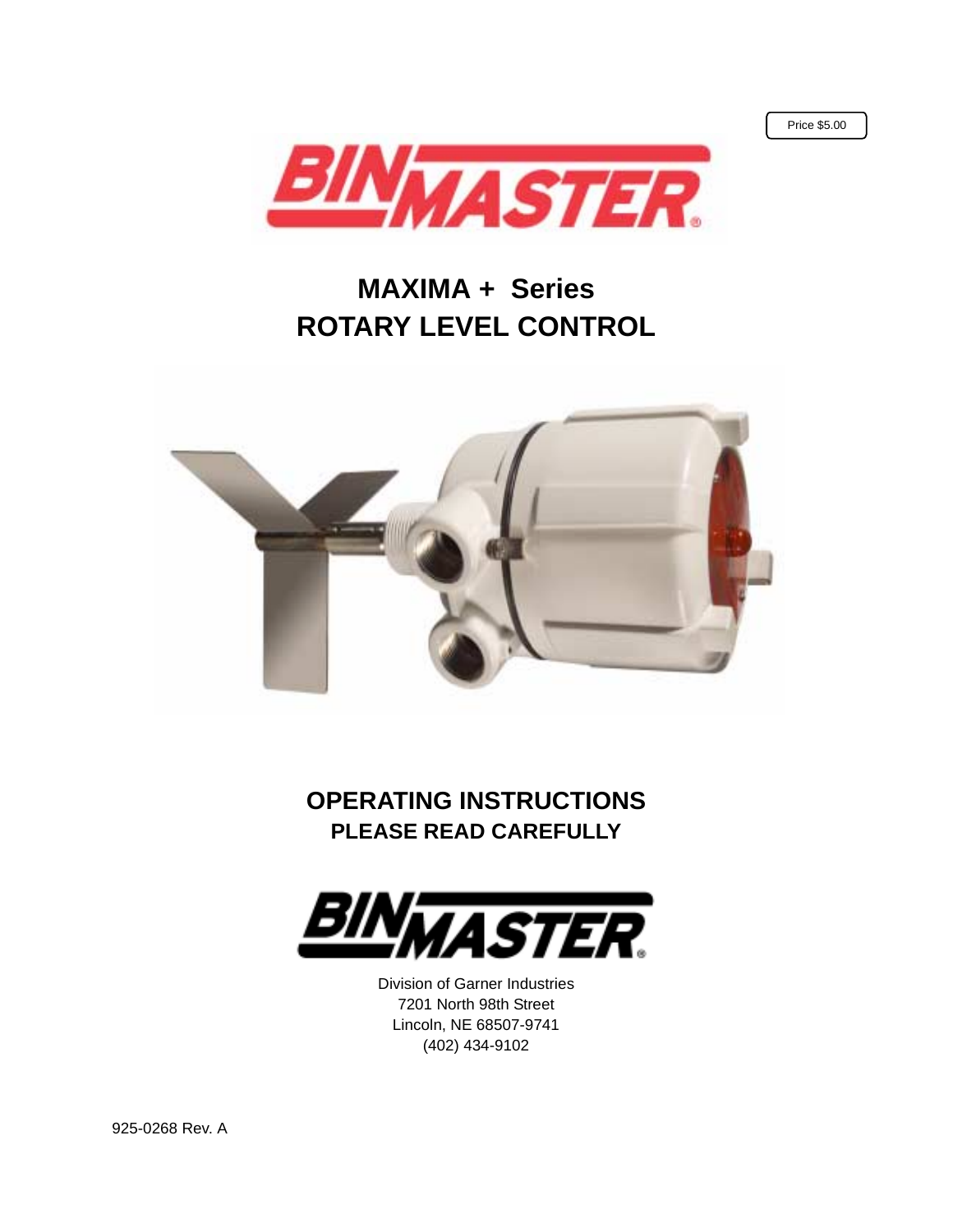# **TABLE OF CONTENTS**

| 1.0 |  |
|-----|--|
| 2.0 |  |
|     |  |
|     |  |
|     |  |
| 3.0 |  |
|     |  |
|     |  |
|     |  |
|     |  |
| 4.0 |  |
|     |  |
| 5.0 |  |
| 6.0 |  |
| 7.0 |  |
|     |  |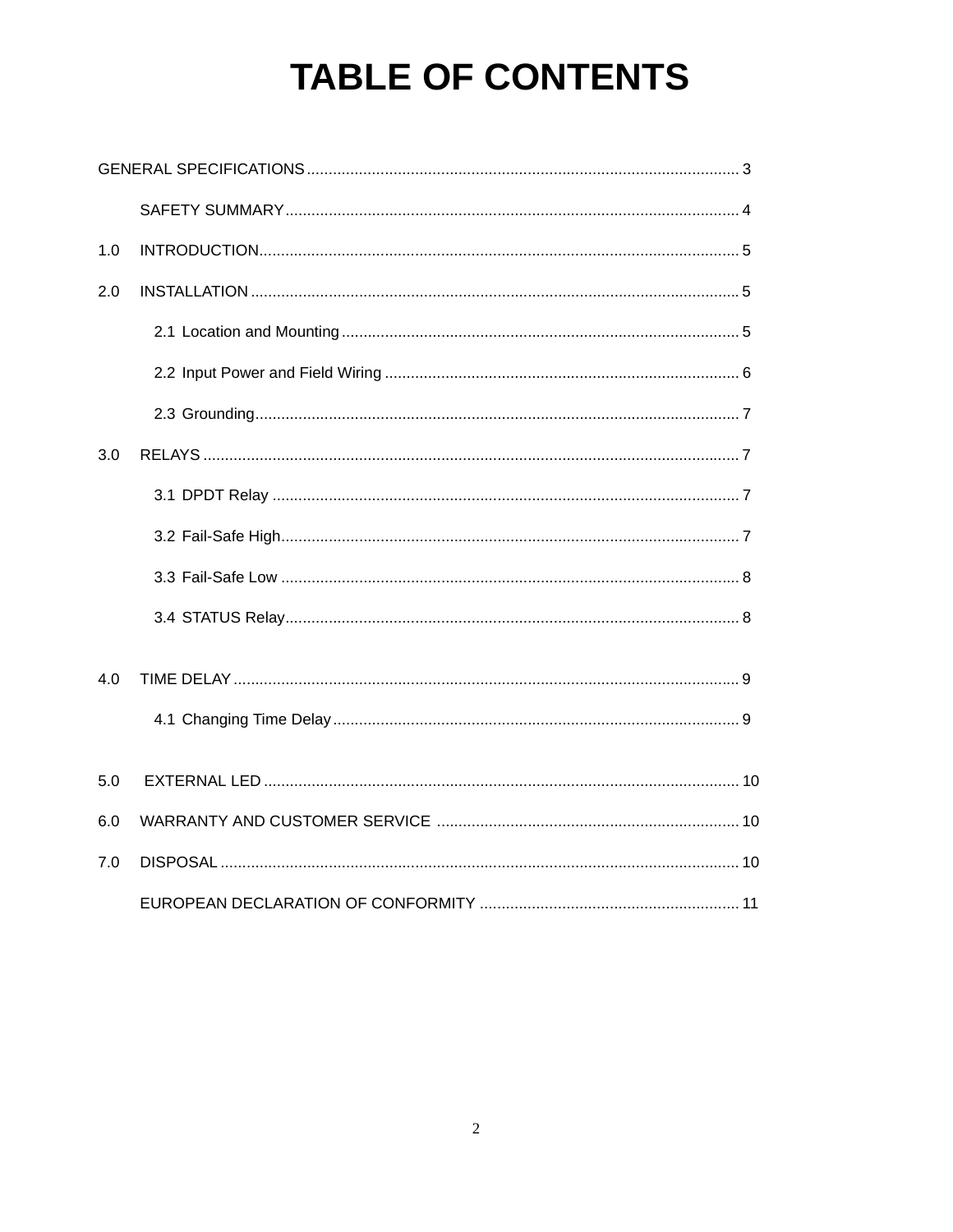

#### **MAXIMA + GENERAL SPECIFICATIONS**

| Supply:                   | <b>AC MODEL</b><br><b>DC MODELS</b>                                            | 24/115/230 VAC 50/60 Hz (selectable)<br>12 VDC Model or 24 VDC Model                                                   |
|---------------------------|--------------------------------------------------------------------------------|------------------------------------------------------------------------------------------------------------------------|
| <b>Supply Tolerance:</b>  |                                                                                | $-15\% + 10\%$                                                                                                         |
| Load:                     |                                                                                | AC Model = $8$ VA; DC Models = $4$ VA                                                                                  |
|                           | <b>External Overcurrent Protection:</b><br><b>AC MODEL</b><br><b>DC MODELS</b> | 24 VAC = 750 mA; 115 VAC = 200 mA; 230 VAC = 100 mA<br>internally protected, no external fusing required               |
|                           | <b>Ambient Temperature: (Electronics)</b>                                      | -40° F to +158° F (-40° C to +70° C)                                                                                   |
| <b>Enclosure:</b>         |                                                                                | Type 4X, 5, 9, & 12 (HAZ LOC CL II E, F, & G)                                                                          |
| <b>DPDT Relay Output:</b> |                                                                                | 10 Amps 250 VAC                                                                                                        |
| Fail-Safe:                |                                                                                | Switch selectable "High" or "Low" level modes.                                                                         |
|                           | <b>Status Indicator Relay:</b>                                                 | $S$ PDT = 10A 250 VAC<br>(optional) DC Solid State Relay = 1 A 42 VDC<br>(optional) AC Solid State Relay = 1 A 250 VAC |
| <b>Time Delay:</b>        |                                                                                | Selectable 5 seconds (default); programmable to 25 seconds                                                             |
| <b>Mounting:</b>          |                                                                                | 1 1/4" NPT                                                                                                             |
| <b>Conduit Entry:</b>     |                                                                                | 3/4" NPT                                                                                                               |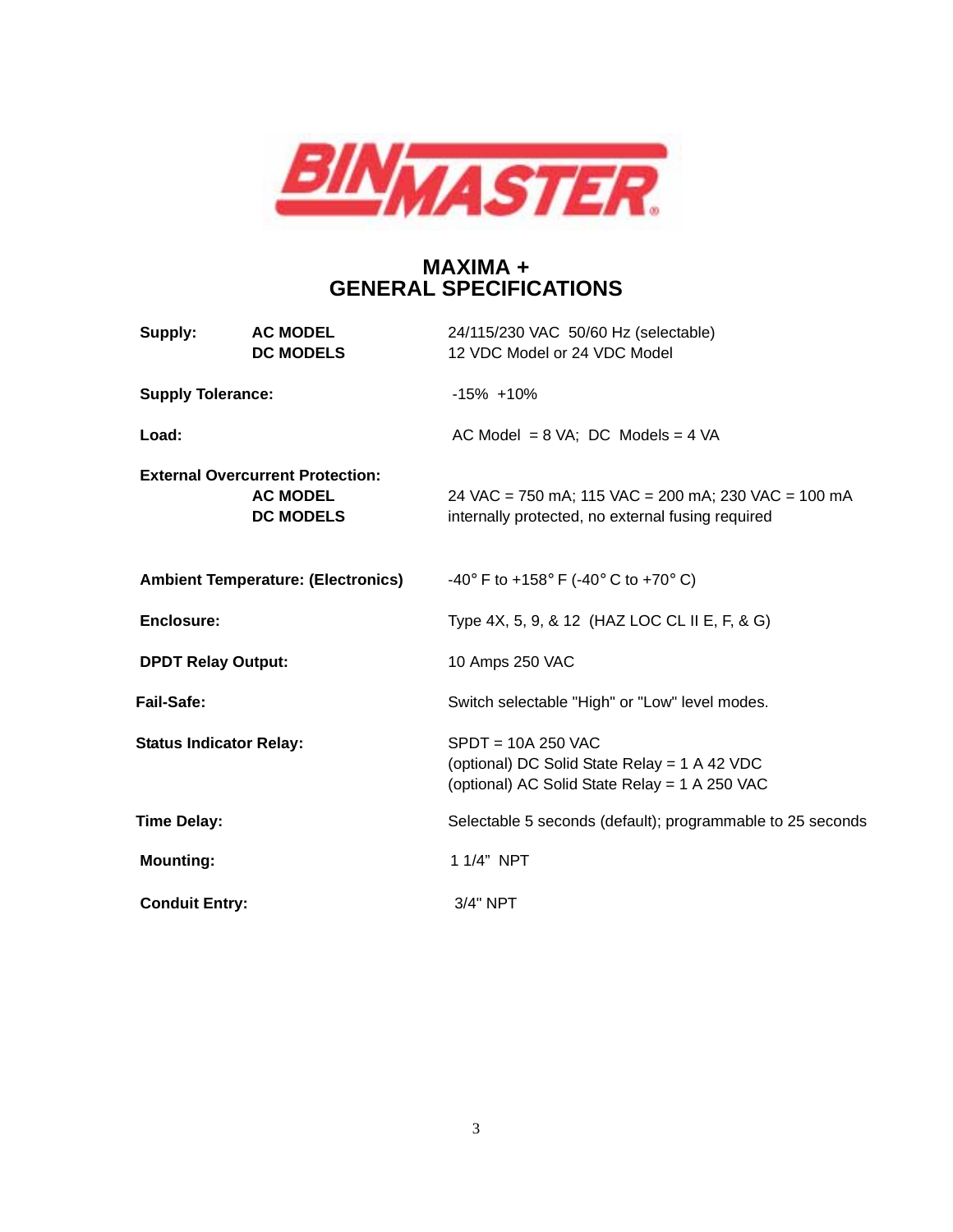### **SAFETY SUMMARY**

Review the following safety precautions to avoid injury and prevent damage to the equipment.

The product should be installed, commissioned, and maintained by qualified and authorized personnel only.

Install according to installation instructions and comply with all National and Local codes.

Use electrical wire that is sized and rated for the maximum voltage and current of the application.

Properly ground the enclosure to an adequate earth ground.

Observe all terminal and relay contact ratings as called out on the nameplate and in the installation manual.

Insure that the enclosure cover is in place and secured tightly during normal operation.

If this product is used in a manner not specified by the manufacturer the safety protection could be compromised.

### **Safety Terms and Symbols**

**WARNING:** Warning statements identify conditions or practices that could result in injury or loss of life. Risk of electrical shock.

**CAUTION:** Caution statements identify conditions or practices that could result in damage to this product or other property.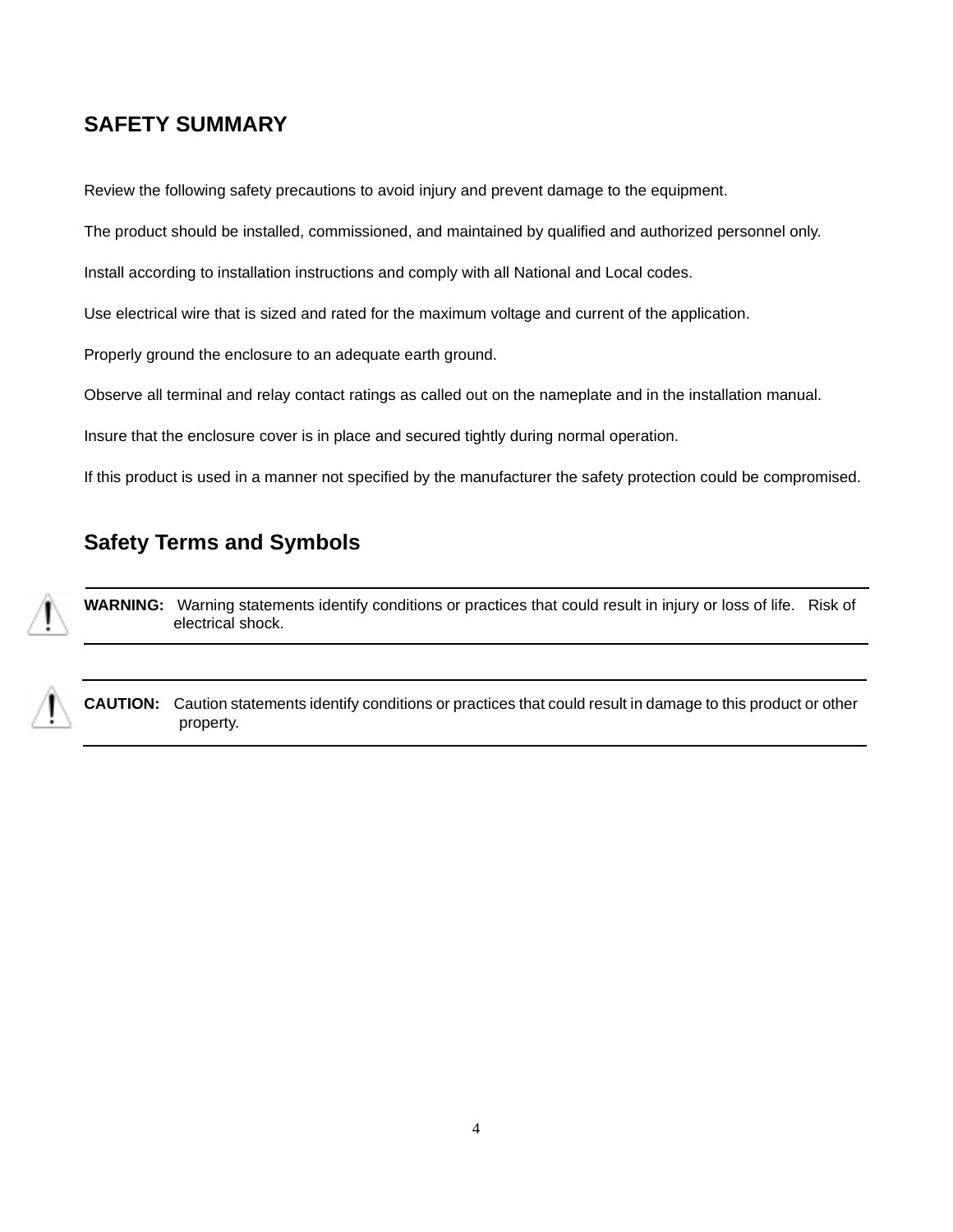#### **1.0 INTRODUCTION**

The Bin-Master Maxima + is a rotating paddle style level sensor which provides reliable point level detection for bulk solids, including powder, pellet, and granular materials. The unit's status is continually monitored, and it's failsafe circuitry will fall to a "safe" condition in the event of a unit failure or power failure. A visual LED continually indicates the sensor's status, giving a quick visual monitoring of paddle rotation, covered condition or fault condition. A Status relay is also provided for monitoring the status of the sensor.

The Maxima + motor rotates the drive shaft and paddle at 1 RPM ( 2RPM on 24VDC Model ). When the vessel material fills to the level of the indicator paddle, the material causes the paddle to stop rotating indicating a covered condition. When the material falls away, the paddle starts rotating again to indicate an uncovered condition.

#### **2.0 INSTALLATION**

#### **2.1 Location and Mounting**

- 1. Locate and cut hole in top of bin to fit outside diameter of 1 1/4" pipe coupling (1.950").
- 2. Position coupling halfway into bin and weld.
- 3. Turn unit so conduit opening is in desired location.
- 4. Add 1/4" extension pipe to desired length with standard 1/4" coupling on bottom end.
- 5. Cut 1 1 /4" support pipe approximately 4" shorter than overall length of 1/4" pipe shaft when used with flexible coupling.
- 6. Insert 1 1/4" pipe into coupling and tighten.
- 7. Insert paddle into 1/4" coupling and drill holes for lock pins.



#### **SIDE MOUNT** Figure 2

- 1. Locate and cut hole in side of bin to fit outside diameter of 1 1/4" pipe coupling.
- 2. Weld on half of standard 1 1/4" pipe coupling to bin wall flush with inside of bin.
- 3. Insert hub into coupling and turn to desired conduit position.
- 4. Screw paddle into place and replace lock pin.
- 5. Shaft and paddle should be shielded in low level mounting when subjected to material flow.
- 6. For side mount, a solid coupler is recommended.

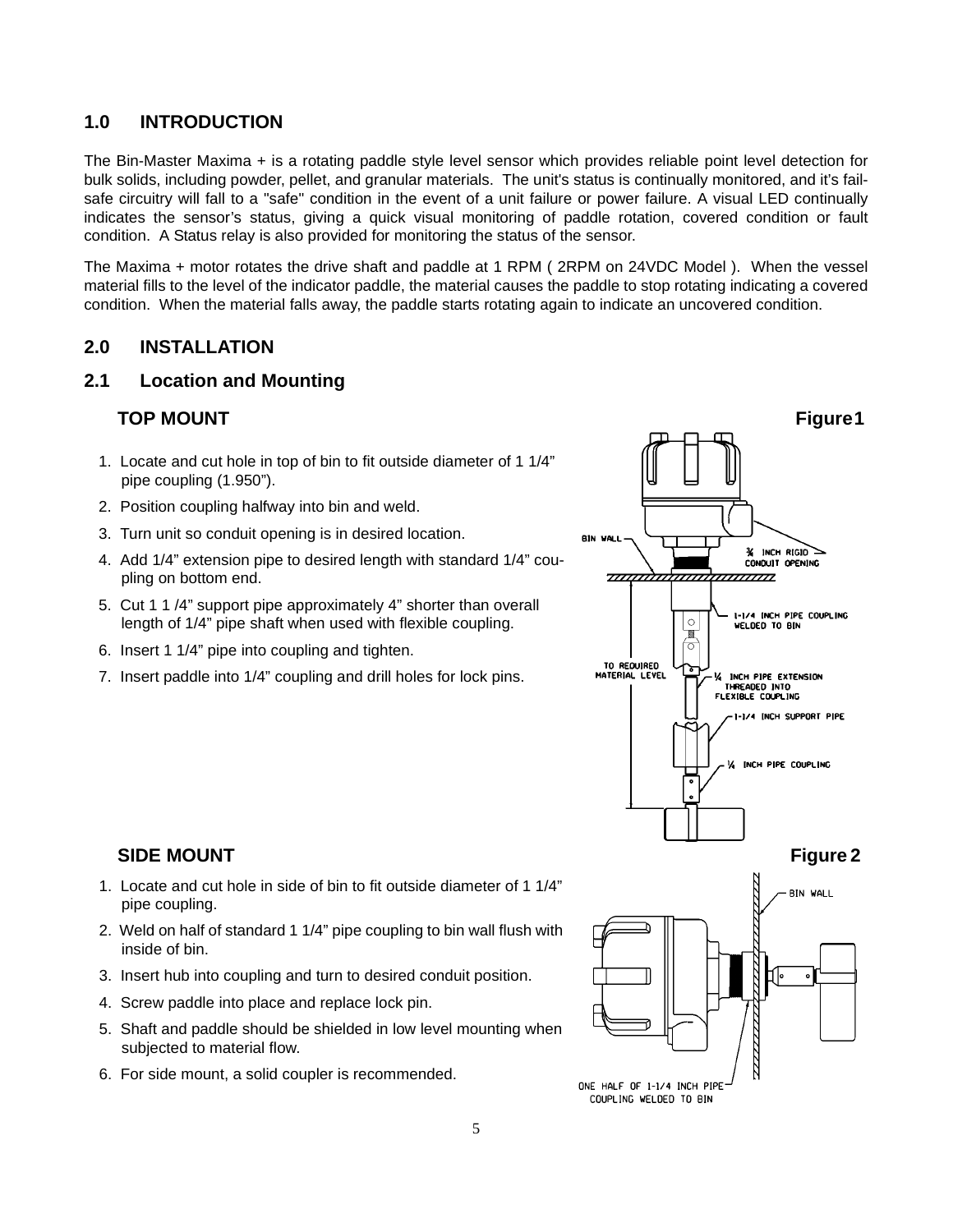#### **MOUNTING PLATES**

Mounting plates are necessary when a completely assembled unit is to be mounted on the bin wall from the outside. A 5 1/2" hole is cut in the bin. Six bolt holes are drilled around the hole to match the mounting plate. The plate, with the unit attached, is then bolted in place. All mounting plates are available in carbon and stainless steel.



#### **2.2 Input Power and Field Wiring**

The MAXIMA + is available in an AC Model and 2 DC Models. See the voltage rating on the nameplate for the appropriate supply voltage. The AC Model can be powered from either a 24VAC, 115 VAC, or 230 VAC supply (see diagram below). *The Voltage selector switch must be put in the correct voltage position for the power supplied to the LINE input terminals N and L.* Field wiring should conform to all national and local electrical codes and any other agency or authority having jurisdiction over the installation. For power input, use wire that is sized and rated for the maximum voltage and current as per equipment ratings and has a temperature rating of at least 70 degrees C For relay output, use wire that is sized and rated for the maximum voltage and current as per application, up to 250VAC 10A, and has a temperature rating of at least 70 degrees C . Installation shall be done by qualified personnel.

#### **AC Maxima + Wiring Figure 6 CONSUMING THE CONSUMING TEAM**

#### **115 or 230 VAC Input Power**



- 1. Confirm that the voltage Selector switch is in the correct position for the voltage applied.
- 2. The LINE INPUT is connected to terminals L1 and L2/N when the input voltage is either 115 VAC or 230 VAC.
- 3. If your circuit has a neutral conductor, connect it to the L2/N terminal. Connect the Hot conductor to the L1 terminal.
- 4. External Overcurrent Protection: 115 VAC = 200 mA 230 VAC = 100 mA

#### **24 VAC Input Power**

- 1. The 24 VAC terminals are used when the Input voltage is 24 VAC.
- 2. When powered from a 24 VAC system. *neither conductor can be grounded.*
- 3. External Overcurrent Protection 24 VAC = 750 mA

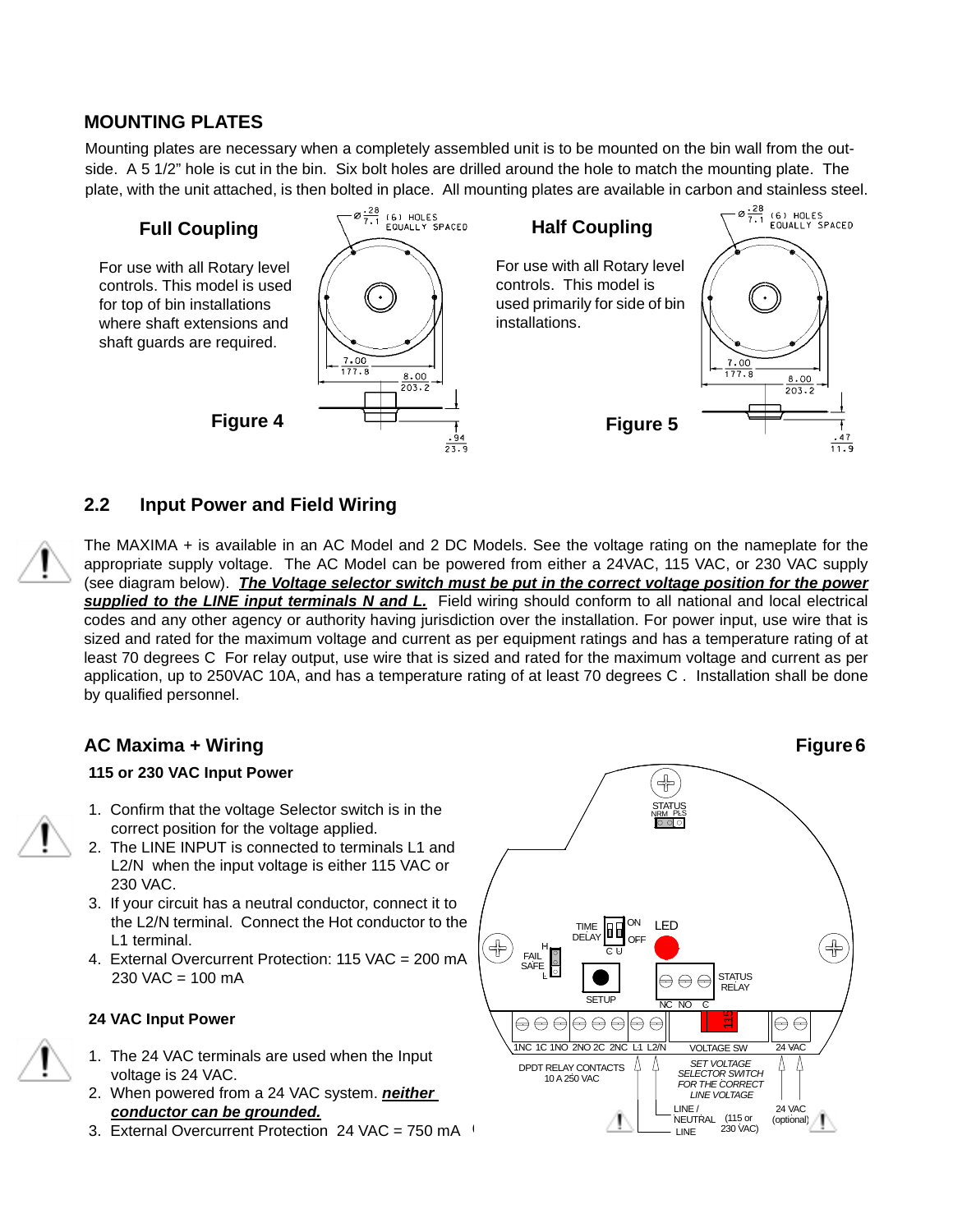DC Maxima + units are available in either a 24 VDC or 12 VDC model.



1. Confirm that the DC Maxima + unit is rated for the DC voltage that is used.

- 2. Refer the drawing to the right for correct terminal location.
- 3. The positive (+) conductor of the power input is connected to the (+) terminal of the DC INPUT.
- 4. The negative (-) conductor of the input power is connected to the (-) terminal of the DC INPUT.



#### **2.3 Grounding**

An equipment grounding connection (earth ground) must be supplied to the unit for safety. Connect the ground conductor to the green equipment grounding screw identified in the enclosure.

#### **3.0 RELAYS**

The Maxima + has two different relays, a DPDT relay and a STATUS relay. The DPDT relay is used for covered and uncovered indication. The Status relay is used for monitoring the status of the Maxima + unit. The DPDT relay outputs may be connected to different phases, only for voltages up to 125VAC. For voltages above 125VAC, the relays shall be connected to the same phase circuit only.

#### **3.1 DPDT Relay**

The DPDT relay utilizes a Fail Safe selection jumper F/S. There are 2 positions for this jumper High (H) and Low (L). A Fail-Safe condition means that the DPDT relay contact positions are set up so that in the event of a fault condition or a power failure the relay will be de-energized and the contacts will indicate a condition that is deemed safe for the application.

#### **3.2 Fail-Safe High**

Fail-Safe High means that the relay will be energized when the paddle is rotating (uncovered) and will de-energize when the paddle is covered. In this mode, a fault condition or a power failure will cause the relay contacts to indicate that the paddle is covered, whether it is or not.

**Figure 8**

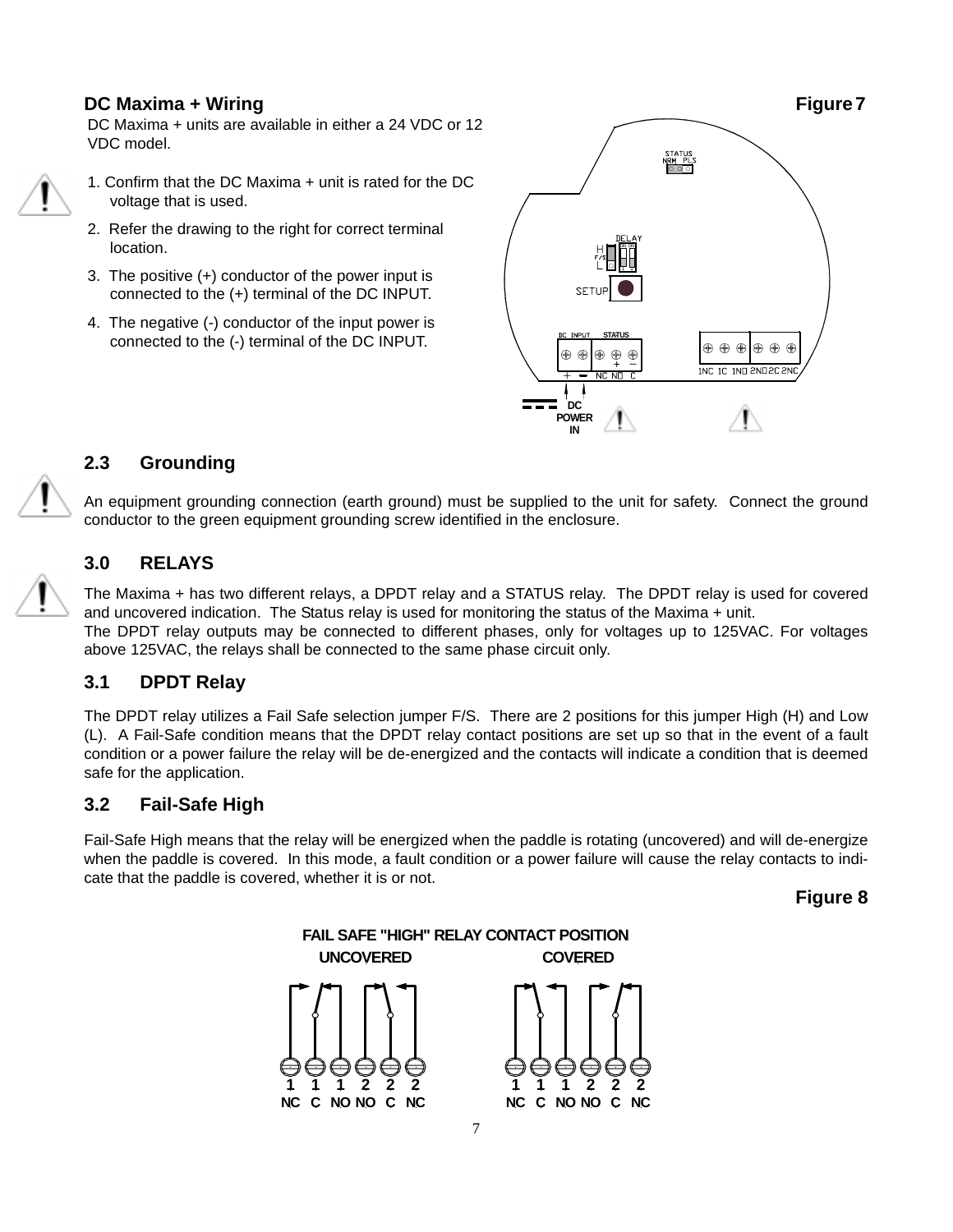#### **3.3 Fail-Safe Low**

Fail-Safe Low means that the relay will be de-energized when the paddle is rotating (uncovered) and will energize when the paddle is covered. In this mode, a fault condition or a power failure will cause the relay contacts to indicate that the paddle is uncovered whether it is or not.

**Figure 9**



#### **3.4 Status Relay**

The Status relay indicates the status of the Maxima +. There are two modes of operation for the Status Relay, Normal (NRM) and Pulse (PLS). The mode for the Status relay is selected by the STATUS jumper at the top of the circuit board (see Figure 10).

In the NORMAL (NRM) position, the STATUS relay is energized when the Maxima + is operating correctly. In this mode the shaft rotation is monitored. If the shaft is not rotating then the "covered" switch is monitored to see if there is a covered condition. If the shaft is not rotating and the "covered switch" is not indicating covere, then the Maxima will go into a Fault condition. A Fault condition is indicated by both the STATUS relay and the DPDT deenergizing and the visual LED going off.

**Figure 10**

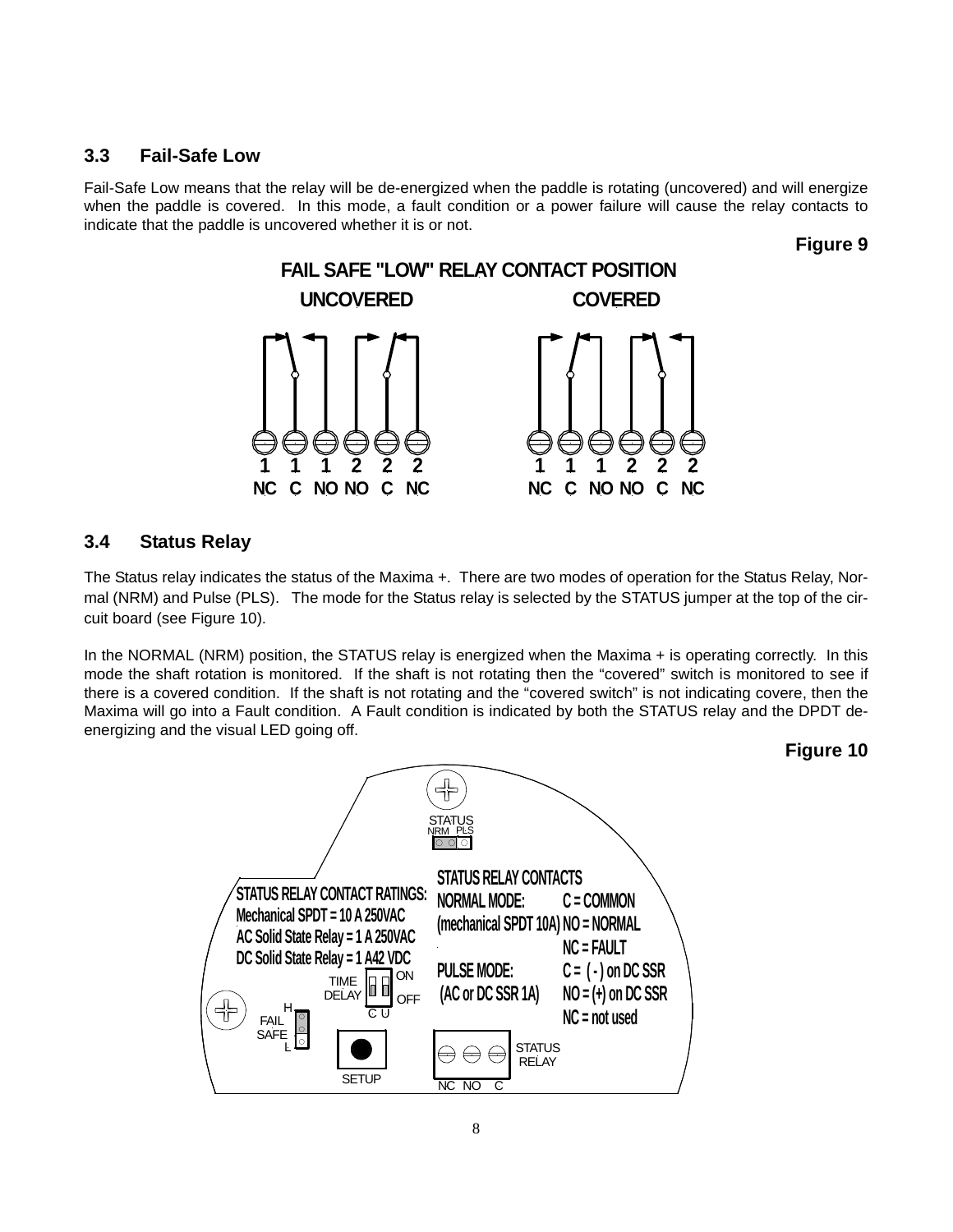In NRM mode, the Status relay will have a connection between the C and the NO terminal. In a Fault condition there will be a connection between the C and NC terminals when using the standard SPDT relay. The Solid State relays are SPST, they do not use the NC terminal. In Normal mode with either of the Solid State relay options, there will be a connection between the C and NO terminal when the Maxima + is operating normal. During a Fault condition the there will be no connection between the C and NO terminal.

In the Pulse (PLS) mode it is recommended to have one of the Solid State Relay options. In Pulse Mode (PLS) The the STATUS relay will be energized during a covered condition and there will be a connection between the C and NO terminals. When the paddle is rotating (uncovered) the STATUS relay will be pulsing ON and OFF like the visual LED. During a Fault condition the STATUS relay will de-energize.

#### **4.0 TIME DELAY**

The MAXIMA + has selectable time delay for the DPDT relay contacts. This time delay can be selected for switching from an uncovered to a covered condition or it can be select for switching between a covered to and uncovered condition or both. The time delay is selected by the two time delay DIP switches. Switch 1 is for selecting a time delay for going from an uncovered to a covered condition. Switch 2 is for selecting a time delay for going from a covered to an uncovered condition. When the switch is OFF there is no time delay. When the switch is ON there will be a time delay for that condition.

By default the time delay is set to 5 seconds for both switches. This time delay can be changed by using the SETUP push button switch on the circuit board. (Refer to Figure 10). The Delay Time can be set for each switch independently or for both together if the same delay time is desired for both "delay on covered" and "delay on uncovered". The maximum time delay that can be programmed is 25 seconds. Follow the procedure in 4.1 to change the delay time.

#### **4.1 Changing Delay Time**

Step 1. Select the switch for the delay time that you want to change by placing it in the ON position. Switch 1 is for "Delay on Covered". Switch 2 is for "Delay on Uncovered". The new delay time will be set for switch or switches in the ON position. At least one of the delay switches must be ON in order to enter the programming mode.

Step 2. Press and hold the SETUP switch (refer to Figure 10) for three seconds to initiate the programming mode. The LED will flash for these three seconds at a fast rate to indicate entry of the program mode. Releasing the SETUP switch during this initial 3 second period will abort the program mode and leave the delay times unchanged.

Step 3. After the three seconds has passed, continue holding the SETUP switch for the desired amount of delay time in seconds. The LED stops flashing and will blink every second to give you indication of the delay time so far. Each one second flash is one second of delay time.

Step 4. After the desired amount of delay has passed, let go of the SETUP switch and the delay time will be set for the delay switches that are in the ON position. You may enter up to 25 seconds. Holding the SETUP switch longer than this will have no effect and limit the delay to 25 seconds.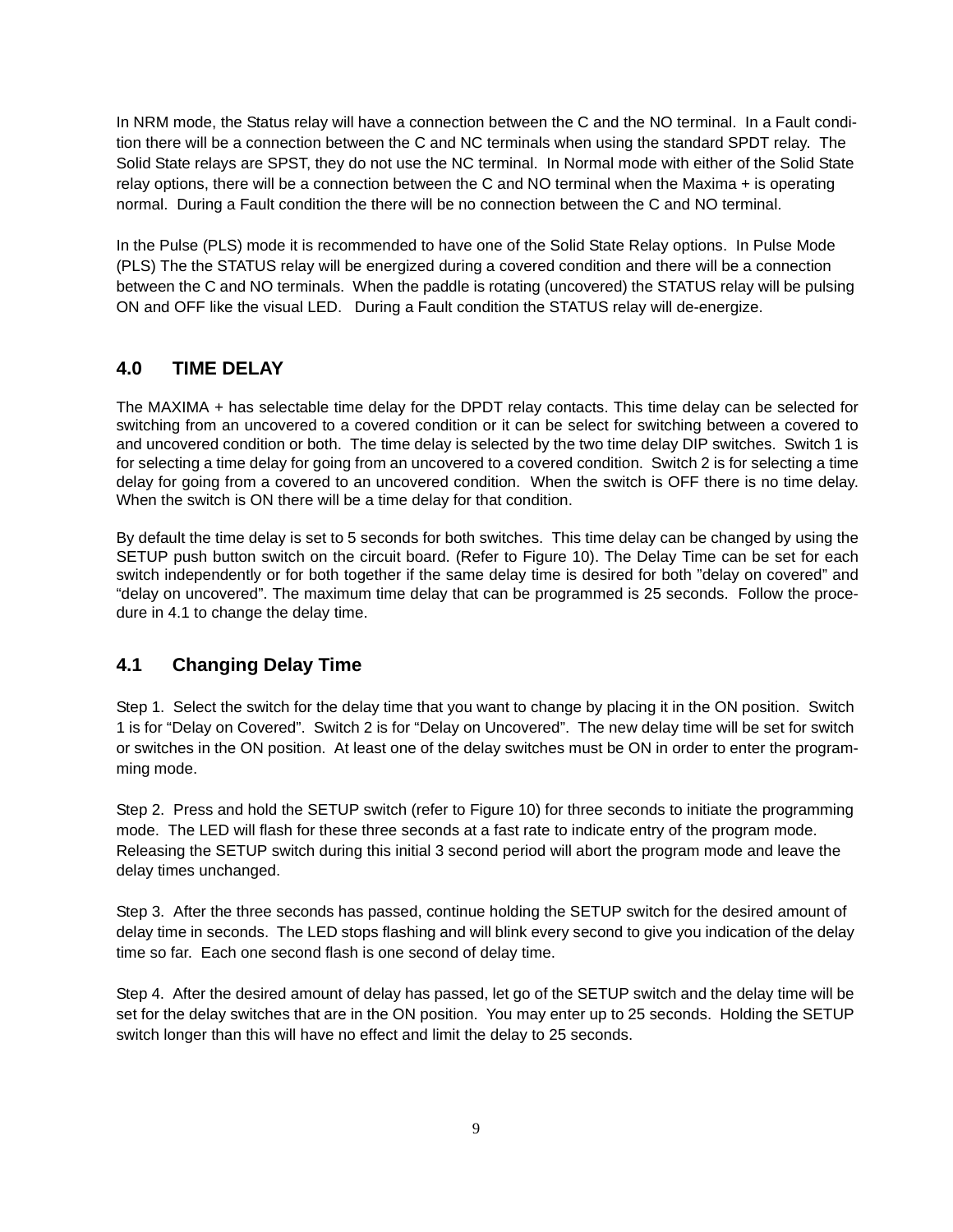#### **5.0 EXTERNAL LED**

MAXIMA + models include an external view LED. This LED provides an externally visible status indication for the MAXIMA +. When this LED is flashing, it indicates a normal **Uncovered** condition. When this LED is ON steady, it indicates a **Covered** condition. When this LED is OFF, it indicates a power failure or fault condition.

#### **6.0 WARRANTY AND CUSTOMER SERVICE**

#### **6.1 Limited Warranty**

The manufacturer warrants this equipment for two (2) years according to the following terms:

- 1.) This warranty extends to the original purchaser only and commences on the date of original purchase. The original purchaser must mail to the manufacturer the "Warranty Registration" card to confirm the equipment purchase. Failure to do so may void the warranty.
- 2.) The manufacturer will repair or replace any part of this equipment found to be defective, provided such part is delivered prepaid, to the factory. Manufacturer's obligation is limited to the cost of material and labor to repair or replace and does not include transportation expenses.
- 3.) This warranty shall not apply to any product that has, in our judgment, been tampered with, altered, subject to misuse, neglect or accident. In addition, the warranty does not extend to repairs made necessary by normal wear.
- 4.) This warranty is in lieu of all other warranties, expressed or implied.

#### **6.2 Customer Service**

BinMaster offers a toll-free Customer Service phone number **1-800-278-4241.** You may call the Customer Service Department for technical and application assistance Monday through Friday from 8:00AM to 5:00 PM Central Time. International customers call us at **(402) 434-9102** or reach us via **fax** at **(402) 434-9133**.

#### **7.0 DISPOSAL**

This product consists of materials that can be recycled by specialized recycling companies. It uses recyclable materials and the electronics is designed to be easily separated. Consult local authorities for proper disposal locations.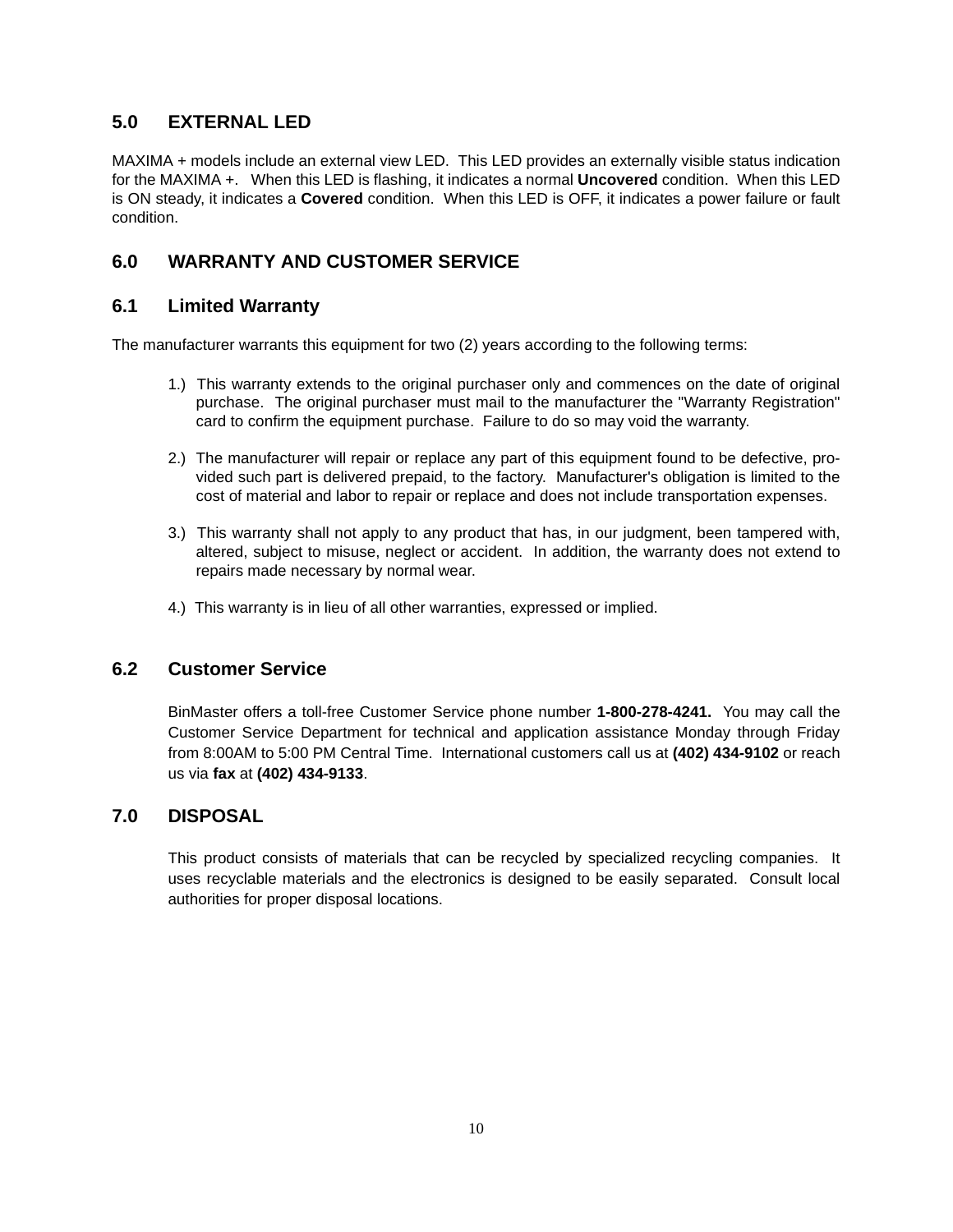## **Declaration of Conformity**

BinMaster Level Controls 7201 North 98th Street Lincoln, NE 68507-9741 Phone: 402-434-9100, Fax: 402-434-9133

BinMaster declares that all models of the Maxima+ level control devices as listed below comply with the following directives and harmonized standards. This product if installed, operated and maintained as described in this manual will provide a safe and reliable point level control device for bulk solid materials.

Low Voltage Directive 73/23/EEC Standard IEC 61010-1:2001

**Product:** Rotary point level control device. **Models:** Maxima + AC Model 24VAC / 115VAC / 230VAC; DC Models 12VDC and 24VDC

All test reports and documentation are held and can be obtained from BinMaster.

**Manufacturing Location:** Lincoln, Nebraska, USA

 $\frac{1}{1}$ M Jam

Scott McLain President 3/25/2008



925-0268 Rev. A